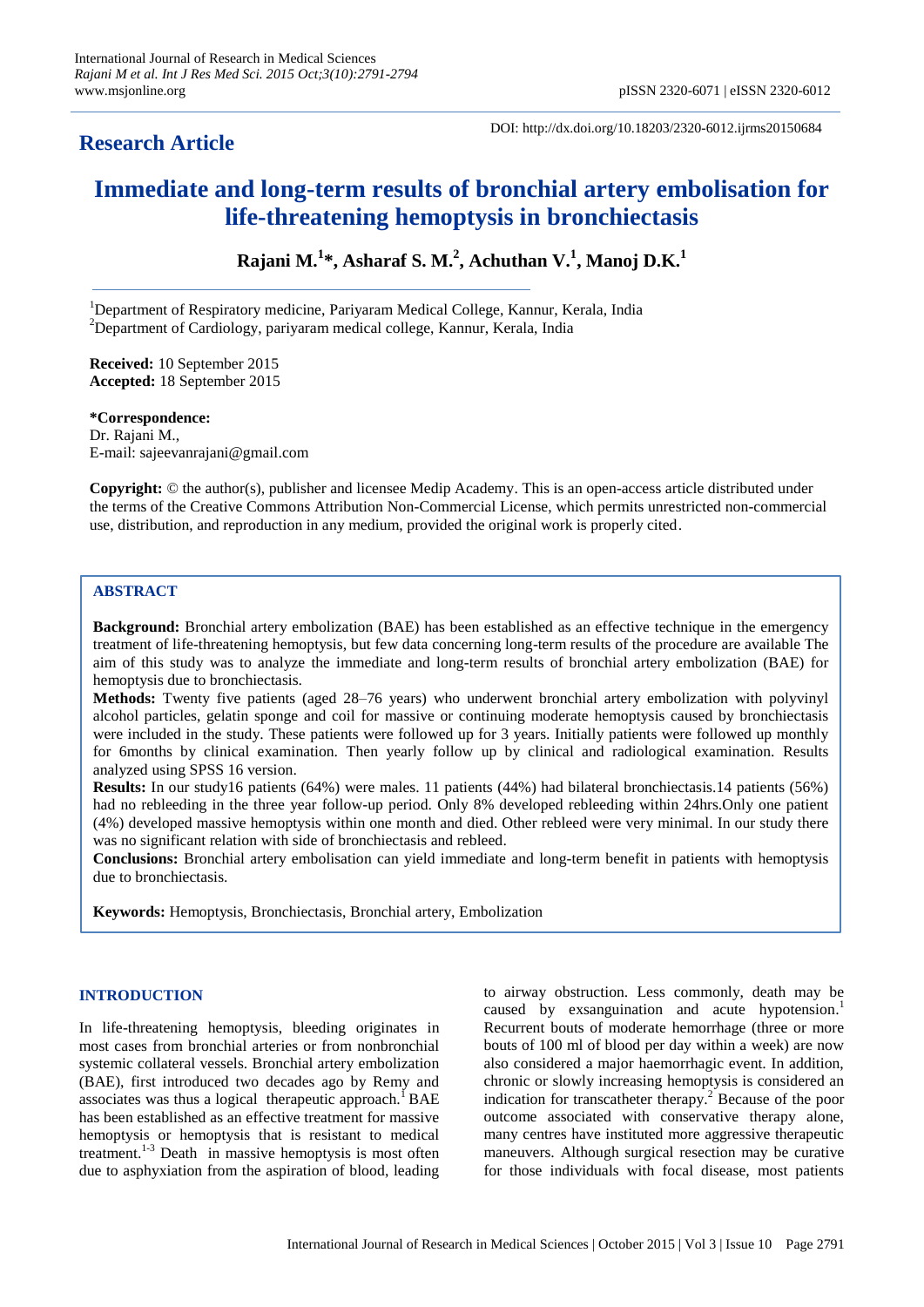presenting with major hemoptysis have diffuse chronic lung disease and limited pulmonary reserves. This group is considered to contain unacceptable surgical candidates. In patients who are surgical candidates, preoperative bronchial artery embolization to control the acute hemorrhage might be beneficial. The source of bleeding must be defined clearly and hemoptysis must be differentiated from bleeding from the upper airways or alimentary tract. Once hemoptysis has been established, a multidisciplinary approach involving pulmonary multidisciplinary approach involving pulmonary medicine, thoracic surgery, and interventional radiology is optimal. All medications that might contribute to bleeding should be stopped. A coagulation profile should be obtained and a sputum sample sent for culture and sensitivity, including bacteria, mycobacterium, and fungi. <sup>4</sup> The aim of this study was to determine the immediate and the long-term outcomes of bronchial artery embolization in patients with massive hemoptysis due to bronchiectasis.



# **Figure 1: Pre and post embolization.**

# **METHODS**

Bronchiectasis patients with massive hemoptysis were evaluated with x-ray chest and high resolution computed tomography. Bronchoscopy was not done in any patients. Initially they were treated with medical management. In patients in whom medical management failed where treated with bronchial artery embolization. 25 patients with bronchiectasis underwent bronchial artery embolisation during the year 2009 to 2011. They were selected for studies. During follow up 2 patients lost follow up after 1month. Within one month 1 patient died of massive hemoptysis and 2 patients died due to nonrespiratory causes. Hence remaining 20 patients were followed up for three years, initially only clinical follow up monthly for 6months and later clinical and radiological follow up for yearly for three years. Incidence of rebleed noted. Rebleed is defined as spitting out of fresh bright red blood of more than 10ml. Data were entered into computer and analysed using spss16 version. Patients with active tuberculosis, carcinoma lung and second attempt bronchial artery embolisation were excluded from the study.

# *Angiography technique and embolization*

Selective bronchial artery catheterization done using a 5F CobraC2 catheter (Cordis) The diagnostic catheter (without side holes) can be advanced deep into the arteries, the embolotherapy is perfomed directly, without a significant risk of reflecting material into the aorta. The bronchial arteries are found by scraping the catheter tip along the aortic wall in the anticipated location of the vessels (level of  $4<sup>th</sup>$  to  $6<sup>th</sup>$  thoraic vertebra), which corresponds to the position of left mainstem bronchus. The classic finding in patients with bronchial artery bleeding include enlargement of main artery  $>3$  mm, hyper vascularity, parenchymal stain, and bronchial to pulmonary artery shunting.

Embolization done using polyvinyl alcohol particles (Size-500-1000mirons) in 14 patients (56%). Gelfoam used in 9 cases (36%). Coil embolization along with PVA particles done in 2 cases (8%). PVA particles are delivered as slurry made with diluted contrast material. Small aliquots (1 to 2 ml) were injected slowly to avoid reflux into the aorta. Contrast was injected after each delivery to follow the progress of embolisation, which is continued until blood flow is static.

Embolisation termed as complete when 95% of the peripheral branches of the bronchial artery were occluded and the antegrade flow stopped.

# **RESULTS**

#### **Table 1: Baseline characteristics.**

|                                        | <b>Number</b>  | $\frac{0}{0}$ |  |  |
|----------------------------------------|----------------|---------------|--|--|
| Age                                    |                |               |  |  |
| $<$ 30                                 | 5              | 20            |  |  |
| $30 - 49$                              | 7              | 28            |  |  |
| 50-69                                  | 9              | 36            |  |  |
| $>=70$                                 | $\overline{4}$ | 16            |  |  |
| <b>Sex</b>                             |                |               |  |  |
| Male                                   | 16             | 64            |  |  |
| female                                 | 9              | 36            |  |  |
| <b>SIDE</b>                            |                |               |  |  |
| <b>Bilateral</b>                       | 11             | 44            |  |  |
| Unilateral                             | 14             | 56            |  |  |
| Type of material used for embolisation |                |               |  |  |
| <b>PVA</b>                             | 14             | 56            |  |  |
| Gelform                                | 9              | 36            |  |  |
| coil                                   | 2              | 8             |  |  |

Incidence of re-bleed following bronchial artery embolisation= 2.1 per 100 person months of follow up Mean time duration of rebleed= 22.4 months (Standard error: 3.2).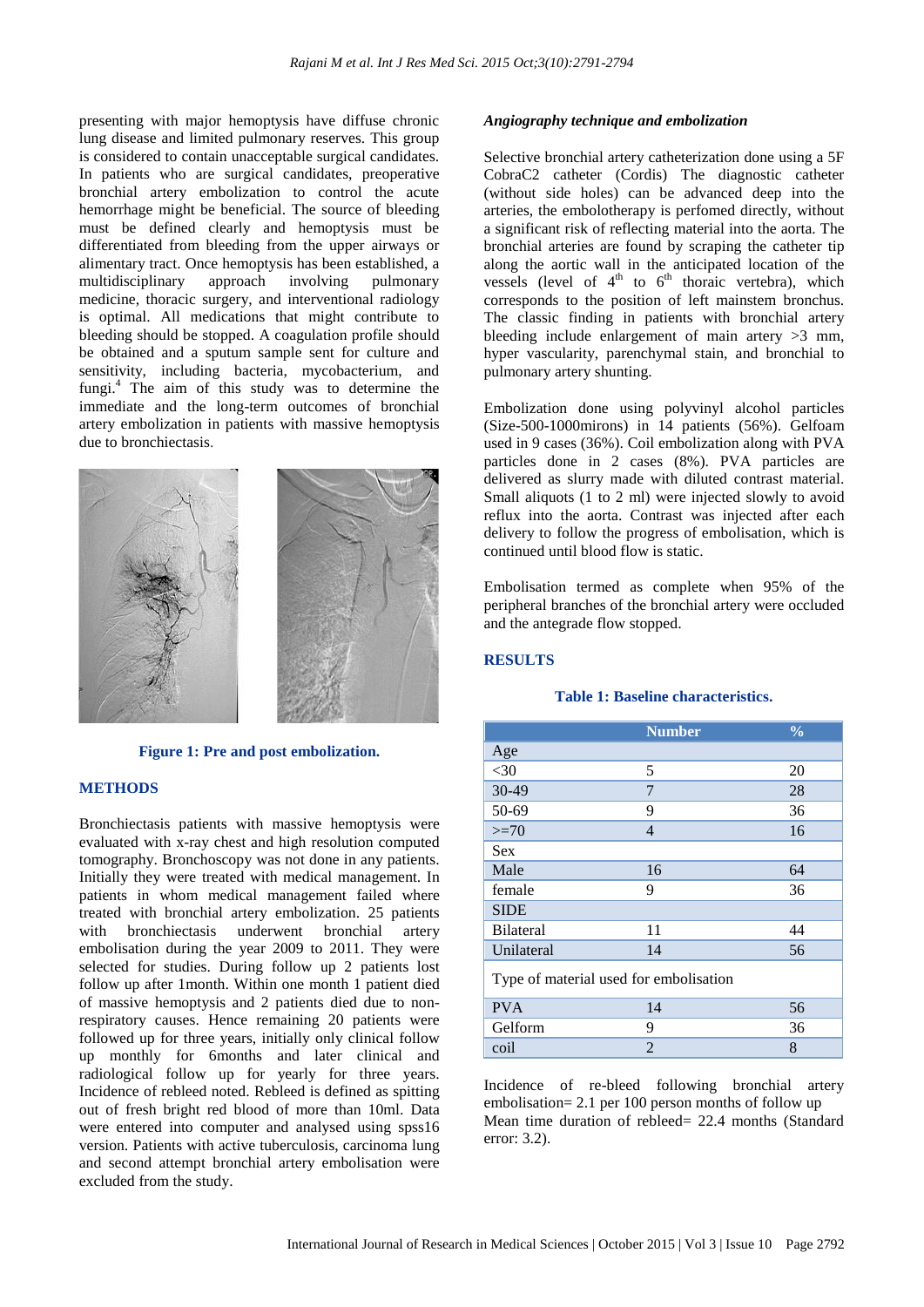#### **Table 2: Comparisons of mean re-bleed free time period (in months) across different variables.**

|                       | <b>Mean</b> | <b>Standard</b><br>error | P value |  |
|-----------------------|-------------|--------------------------|---------|--|
| Age                   |             |                          |         |  |
| $<$ 50                | 24.6        | 4.3                      | 0.6     |  |
| $>=50$                | 20.1        | 4.8                      |         |  |
| <b>Sex</b>            |             |                          |         |  |
| Male                  | 24.0        | 4.1                      | 0.4     |  |
| female                | 19.3        | 5.0                      |         |  |
| Side                  |             |                          |         |  |
| <b>Bilateral</b>      | 24.3        | 4.8                      | 0.6     |  |
| Unilateral            | 21.0        | 4.1                      |         |  |
| Type of material used |             |                          |         |  |
| <b>PVA</b>            | 17.8        | 4.3                      | 0.3     |  |
| Gelform               | 30.5        | 3.9                      |         |  |
| coil                  | 20          | 11.3                     |         |  |

\*using Log Rank Test



#### **Figure 2: Kaplan Meier curve showing probability of survival (absence of re-bleed) following bronchial artery embolisation across time (in month).**

#### **DISCUSSION**

Embolotherapy is the first line treatment for massive hemoptysis or recurrent intractable hemoptysis.<sup>5,6</sup> Presence of a major spinal artery branch or radiculomedullary branch from the bronchial artery is considered to be a contraindication to embolotherapy by some interventionalist, but others perform embolisation if a micro catheter can be negotiated well beyond such a vessel. 7

In 1963, Viamonte performed the first selective bronchial arteriogram. 8 In 1976; Wholey et al. published a series of four cases of successful BAE for the control of hemoptysis.<sup>9</sup> Their embolization materials consisted of gelatin sponge strips (three patients) and topical thrombin injection into the left bronchial artery (one patient). This was followed by a large series by Remy et al. in 1977 of 104 patients who were treated by embolization of both the bronchial and nonbronchial arteries to control hemoptysis.<sup>10</sup> Forty-nine of these patients were treated during active hemoptysis, with immediate control of the hemorrhage seen in 41 patients (84%). Subsequently, BAE was widely used, because non-operable patients could be treated and other patients could be stabilized prior to surgery.<sup>11</sup>

Bronchial arteriography and embolization were well tolerated by our patients. In our study no rebleed occurred in 56% patients within 3 year follow up period. Only one patient (4%) developed massive bleeding within one month and died. The rebleed in other patients were only minimal quantity requiring only out patient management. Within 24 hrs 2 patients (8%) developed minimal hemoptysis.

When performed early in the patient's management, Saumench et al identified the hemorrhage in 91% of cases compared with only 50% when performed later in the clinical course.<sup>12</sup> Cremaschi et al. evaluated 209 patients who had been embolized for hemoptysis and noted that immediate control was achieved after BAE in  $205$  (98%).<sup>13</sup> In our study only 2 patients developed rebleed within 24 hrs. (8%) i.e., immediate control was achieved for 92%.

Rabkin et al. evaluated 306 patients and found that BAE controlled acute bleeding in  $278 (91\%)$ .<sup>14</sup> Our results and those of the foregoing studies have shown that BAE is an effective procedure with which to stabilize many patients and to definitively treat some patients with hemoptysis.

In our study only bronchiectasis cases that underwent BAE were selected for study. Previous studies selected all cases with hemoptysis. In our study most common age group is 50-69 (36%). 64% patient had unilateral bronchiectasis. Akira Kato et al evaluated 100 patients who underwent bronchial artery embolisation, and found that after BAE, bleeding stopped in 94 patients (94%). Long-term cumulative hemoptysis non recurrence rates after the initial embolization were77.7% for 1 year and 62.5% for 5 years. In bronchitis (n 59) and active tuberculosis (n 54) groups, an excellent (100%) 5-year cumulative nonrecurrence rate was obtained. The rate was lower in groups with pneumonia/abscess/pyothorax (n 58). <sup>15</sup> Rabkin et al published the largest series to date in 1987, reporting on 306 patients.<sup>16</sup> Immediate control of the hemoptysis was achieved in 91% of patients. Guo supported the optimistic results in 1992 by reporting results in the patients with bronchial artery extravasation; they found control of hemoptysis in 93, 87, and 79% of patients at 1 week, 1 month, and 3 months following bronchial artery embolization, respectively.<sup>17</sup> Goh et al published the results of a 6-year review in which they demonstrated an overall success rate of 82%.<sup>1</sup>